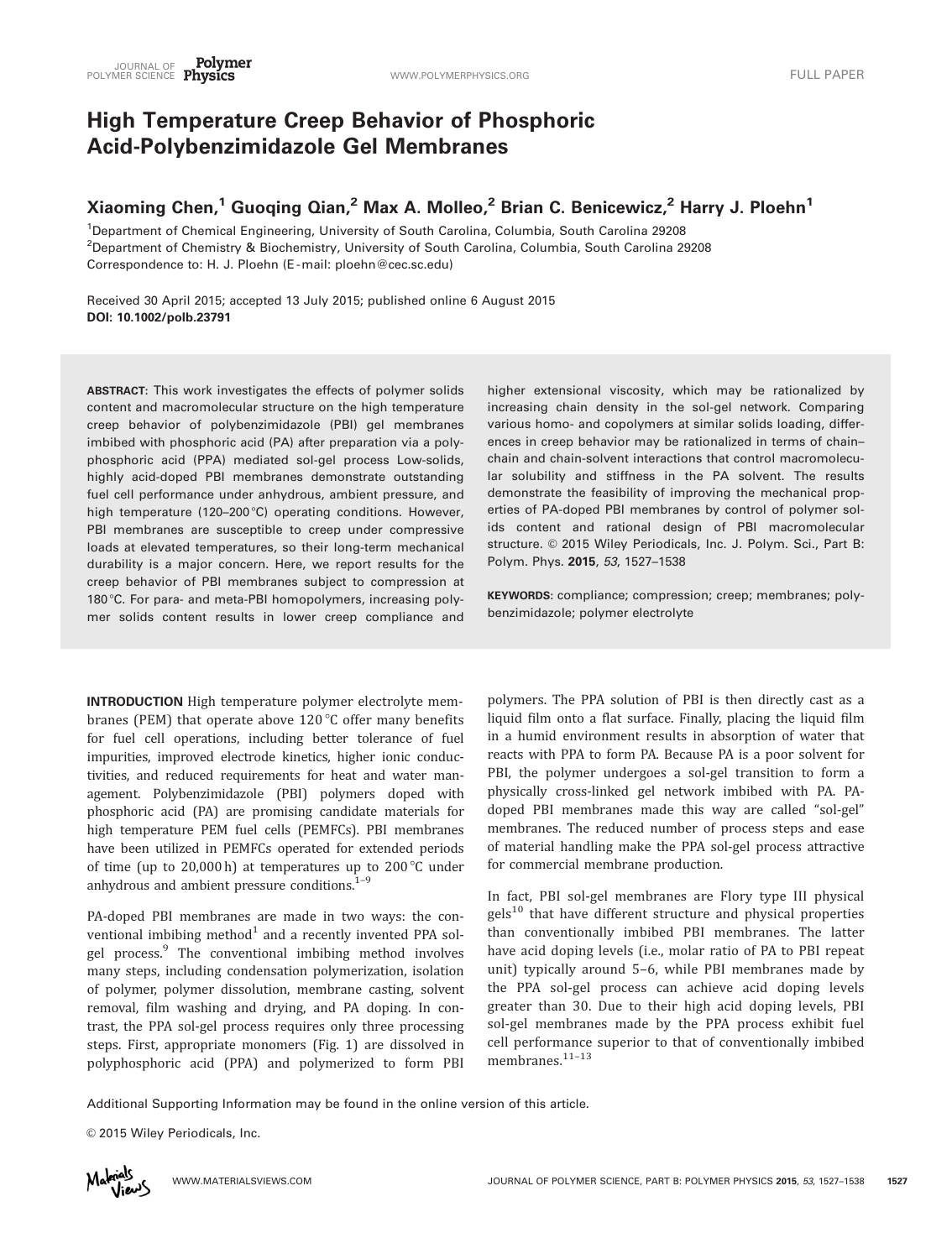

FIGURE 1 Polymerization process for producing different PBI homopolymers, illustrating the chemical structures produced from a variety of monomers.

Successful commercialization of PEMFCs for some applications requires operation for >40,000 h under steady-state conditions or  $> 5,000$  h under dynamic conditions with minimal performance degradation.<sup>14,15</sup> To meet such requirements, a PEM must have not only stable electrochemical properties, but also resistance to creep under compression. During PEMFC operation, applied compressive stress maintains intimate contact between the PEM and adjoining electrodes. Over time, the compressive stress in the PEM relaxes due to time-dependent viscoelastic material flow (creep). Creep and stress relaxation result in PEM thinning and loss of intimate contact with the electrodes, leading to gradual performance degradation. Severe PEM thinning eventually produces pinholes or micro-cracks, causing catastrophic failure of the PEMFC.

Membrane creep has been identified as one of the major physical degradation mechanisms for Nafion-based PEMs in low temperature ( $\leq$ 80 °C) applications.<sup>14,16-19</sup> At the higher operating temperatures of PBI membranes  $(120-200\degree C)$ , thermally activated creep may be more problematic. Past studies of PBI mechanical properties focused on stress-strain behavior of conventionally imbibed membranes.<sup>20</sup> Reports on sol-gel PBI membranes are limited to stress-strain behavior at ambient temperature.<sup>9,21</sup> Suvorov et al.<sup>22</sup> developed a computational methodology for modeling the stress relaxa-

tion of PBI-based MEAs, but that work offered little insight from the perspective of material development.

In conventionally imbibed PBI membranes, increasing acid doping level has a negative impact on mechanical properties.<sup>20</sup> One might expect inferior mechanical properties for sol-gel PBI membranes due to their much higher acid doping levels. In fact, the PPA process yields sol-gel membranes with acid doping levels as high as  $40$ ,  $9.21$  and with sufficient thermal and mechanical stability to enable their use in PEMFCs operated up to 200 $^{\circ}$ C. However, the long-term creep behavior of PBI membranes has not been previously explored.

From the point of view of structure-property relations, the creep resistance of a polymer network should increase with polymer volume fraction, molecular weight, chain rigidity, and physical cross-linking density.<sup>23</sup> As the polymer volume fraction (or solids content) increases, so do the number density of network strands and the elasticity of the gel network, at least in theory. $24$  Considering that the polymer solids content can be as low as 5 wt % (or 3.8 vol %) in para-PBI solgel membranes, increasing the solids content may be the most obvious way to improve creep resistance. However, this approach is limited by PBI solubility in PPA, which sets an upper limit on solids content that can be obtained via the PPA process.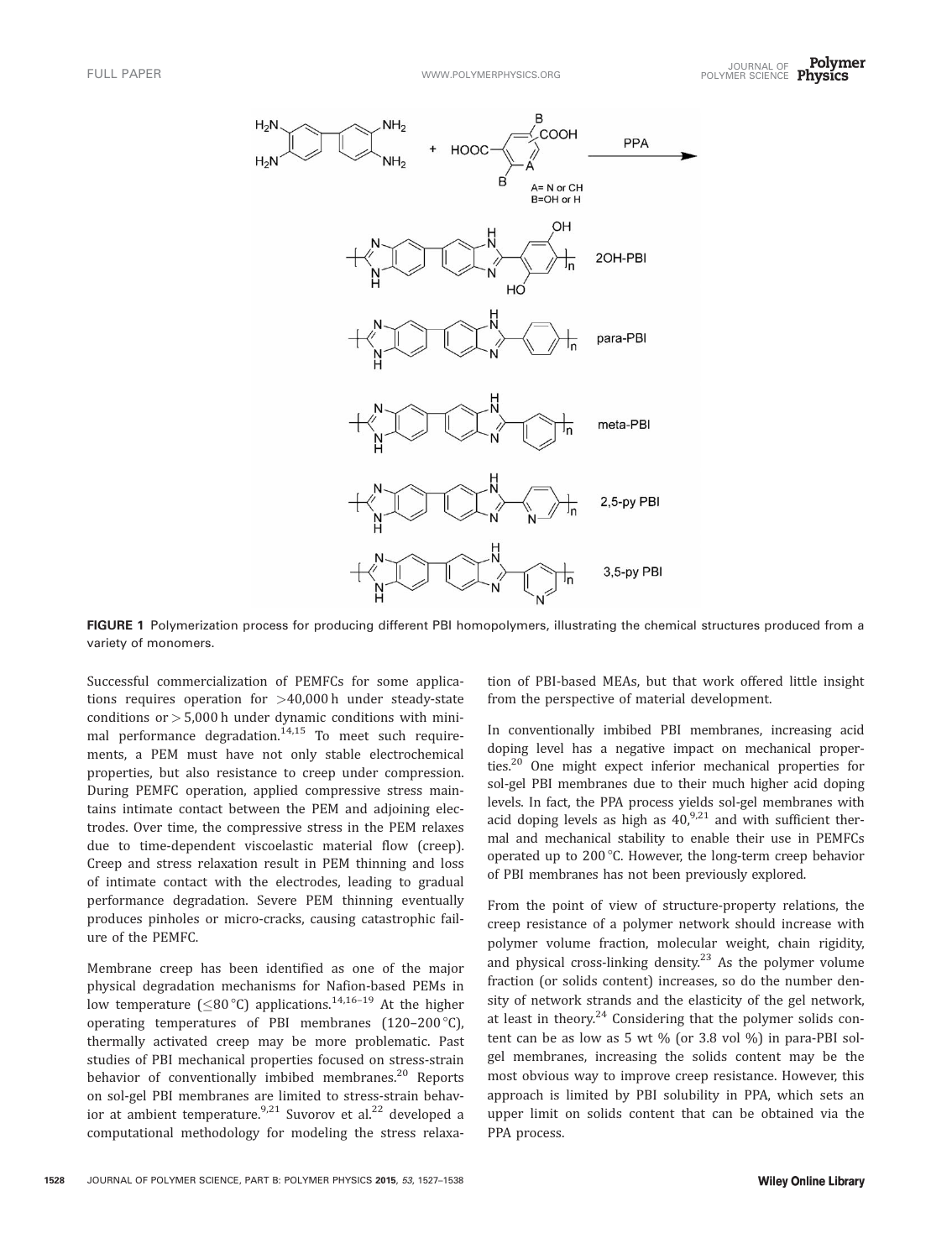PBI solubility in PPA depends on monomer type (Fig. 1) and polymer molecular weight. In general, higher molecular weight and greater chain rigidity lead to lower solubility because of reduced entropy of mixing. On the other hand, monomers with greater polarity increase solubility due to favorable enthalpy of polymersolvent interactions. Previous work<sup>21,25-27</sup> reports that the solubility of homopolymer PBI in PPA increases in the order  $2OH-PBI <$  para-PBI  $<$  meta-PBI  $< 2.5$ -pyr-PBI $< 3.5$ -pyr-PBI. The low solubility of 2OH-PBI has been ascribed to intermolecular hydrogen bonding and possible phosphate-mediated crosslinking,<sup>21,26</sup> which are absent in para-PBI. The greater chain flexibility of meta-PBI renders it more soluble than para-PBI.<sup>28</sup> Pyridinebased PBIs have even greater solubility due to the polar imine groups that promote favorable interaction with the PPA solvent.

Higher PBI solubility in PPA generally means higher solubility in PA, as well. Thus PBI solubility in PPA can increase polymer solids content, but this has a negative impact on gel thermal stability.<sup>29</sup> The thermal stability of PBI membranes corresponds inversely to solubility: 2OH-PBI > para-PBI > meta-PBI > 2,5-pyr-PBI > 3,5-pyr-PBI. The 2,5-pyr-PBI homopolymer can form a gel membrane at room temperature, but its stability at higher temperatures depends on the polymer solids content.<sup>21</sup> The 3,5-pyridine-PBI homopolymer is too soluble to form a PA-doped gel membrane, even at room temperature.<sup>21</sup>

With these facts in mind, this work reports the synthesis (via the PPA sol-gel process) and characterization of compressive creep in a series of sol-gel PBI membranes with increasing polymer solid content. To expand the polymer solids content range while achieving high temperature gel thermal stability, we have also synthesized high-solids copolymer PBIs by copolymerizing varying ratios of more- and lesssoluble PBI monomers. The synthesis details and characterization of some of these copolymers have been reported previously.<sup>27,30</sup> The creep properties of a total of 23 membranes were evaluated by carrying out creep compression and creep recovery experiments. The creep behavior, especially recoverable compliance and extensional viscosity, are rationalized in terms of polymer solids content and PBI chemical structure.

### EXPERIMENTAL

#### Chemicals

3,3',4,4'-Tetraaminobiphenyl (TAB, polymer grade,  $\sim$ 97.5% purity) was donated by BASF Fuel Cells and used as received. 2,5-Dihydroxyterephthalic acid (2OH-TA, 98% purity, Aldrich) was purified by recrystallization in an ethanol and water mixture (EtOH:water  $= 3:2$ ). Terephthalic acid and isophthalic acid (>99% purity, Amoco) were used as received. Pyridine dicarboxylic acids (2,5- and 3,5-PDAs,  $\sim$ 98% purity, Acros Chemical) were purified by recrystallization from dilute hydrochloric acid prior to use. PPA (115% conc.) was supplied by FMC Corporation and used as received.

# Polymer Synthesis and Membrane Casting

The general preparation procedure of the PPA sol-gel PBI membrane follows that reported previously.<sup>9</sup> Diacid monomer(s) and TAB were added to a three-necked round-bottom



flask equipped with an overhead mechanical stirrer, a watercooled condenser, and nitrogen-purge inlet and outlet, followed by addition of PPA. The mixture was stirred and purged with nitrogen, and the reaction temperature was controlled by a programmable temperature controller with ramp and soak features. The typical final polymerization temperatures were approximately 190-220 $\degree$ C. The polymerization time varied from 2 to 12 h, depending on the viscosity of the reaction mixture. During the polymerization, the reaction mixture became more viscous and developed a dark brown color.

The viscous polymerization solution was directly cast onto a glass plate using a Gardner film applicator with the gate thickness ranging from 5 to 25 mils. Hydrolyzing PPA to PA under controlled conditions led to membrane formation. Typically, exposing cast film to ambient air at  $25^{\circ}$ C and relative humidity of 55% for 24 h converts all of the PPA to PA. Except for 3,5-pyridine-PBI homopolymer and some pyridine-based copolymers at certain comonomer ratios, PBI gel membranes were successfully formed.

PBI must have a molecular weight larger than a certain value to permit membrane formation. According to the literature, $31,32$  the molecular weight should be above 11,000 Da, corresponding to an inherent viscosity (I.V.) of  $\sim 0.3$  dL g<sup>-1</sup>. . The PBIs made by the sol-gel PPA process typically have high I.V. values, implying high molecular weights. In this study, the I.V. of the synthesized PBIs ranged from 0.66 to 5.04 dL  $g^{-1}$ . The I.V. values of the PBI products were measured using a Cannon Ubbelohde viscometer at 30 $\degree$ C at a concentration of 0.2 g dry PBI per 100 mL concentrated sulfuric acid (96 wt %). The equation for calculating I.V. is given by  $\ln(t/t_0)/C$ , where C is the polymer concentration (0.2 g  $dL^{-1}$ ), and t and  $t_0$  are flow times of polymer solution and solvent, respectively.

# Compression Creep and Creep Recovery Measurement

The compression creep and creep recovery method<sup>33</sup> was used to study the time-dependent creep behavior of the PBI gel membranes. The experiments were performed using a dynamic mechanical analyzer (TA Instruments, model RSAIII) using its built-in functionality for creep testing. In this work, a typical experiment consisted of a 20 h creep phase followed by a 3h recovery phase. During the creep phase, a constant compressive force equivalent to a stress level of 0.1 MPa was applied to the membrane sample, followed by removal of this force at the start of recovery phase. The change of specimen thickness in response to the stress loading was recorded as a function of time during the entire experiment. Figure 2 shows the stress loading program for the experiment and the creep response of a viscoelastic material described by the Burgers model.<sup>23</sup> The creep response is expressed in terms of creep compliance,  $J(t)$ , defined as the ratio of time-dependent strain divided by applied compressive stress.

The geometry for the compression creep and creep recovery test setup as well as the definitions of stress and strain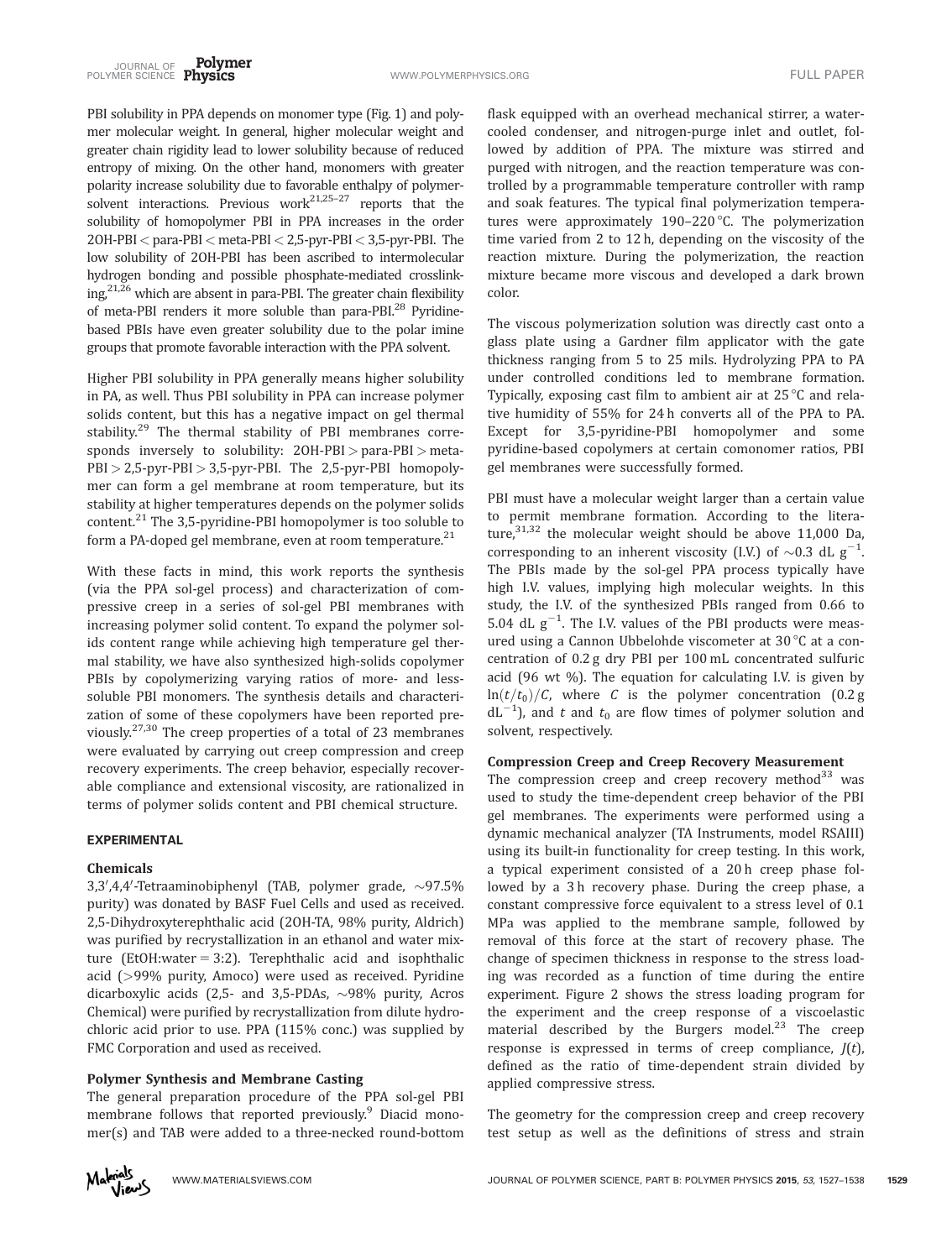

FIGURE 2 Creep and creep recovery of a Burgers material. The upper plot shows the stress loading history; the lower plot shows the creep compliance response of a viscoelastic material described by the Burgers model with indicated spring-anddashpot representation.<sup>23</sup>

measures are illustrated in Figure S1 (Supporting Information). A parallel plate test fixture made of stainless steel was used. The plates were coated with a thin, dense layer of polytetrafluoroethylene (PTFE,  $<$  1  $\mu$ m thick) to reduce the sliding friction between the specimen and the plate surfaces and thus approximate uniaxial compression. Data analysis assumed that the deformation was perfect uniaxial compression. For each membrane with distinct solids loading and monomer composition, the creep test was repeated 2–4 times using fresh specimens.

The test specimens were circular disks with diameter 6.0– 6.5 mm and thickness 0.9–1.2 mm. All experiments were carried out at  $180 \pm 0.5$  °C in a temperature-controlled oven with dry air circulation. The as-cast membranes contained 16–39% (w/w) of water at room temperature. At  $180^{\circ}$ C, loss of water would cause substantial dimensional changes. To achieve dimensional stability, the test specimens were pre-conditioned at  $180^{\circ}$ C for 24 h to drive off water. To prevent wrinkling of membranes during conditioning, the specimens were constrained between two smooth-surfaced PTFE blocks in a metal support frame. The PTFE blocks applied just enough force to ensure contact with the membrane without causing significant creep.

#### Membrane Composition

During the compression creep measurement, the specimen composition might change due to further loss of bound water, formation of oligomers of PPA, and exudation of PA. To track specimen composition changes during the test, two identical specimens were conditioned in the same environment. After conditioning, we characterized the composition of one specimen and used the other for the compression creep and creep recovery test. The composition of the latter was measured after creep testing. To determine the PA con-

tent, a sample was immersed in 40 mL DI water with stirring for several hours and then titrated with a sodium hydroxide solution of  $\sim 0.1$  M to determine the equivalence point, from which the PA concentration can be calculated.<sup>9</sup> The polymer solids content was determined by dividing the absolute polymer weight (after titration and drying, free of PA and water) with the original sample weight (before titration). Typically, preconditioning reduced the water content in specimens to less than 2 wt %, with corresponding increase in polymer solids content. Polymer solids content typically increased during the creep test due to further elimination of water as well as exudation of PA.

### RESULTS AND DISCUSSION

# Description and Analysis of Creep Data

Creep compliance  $J(t)$  under uniaxial compression (illustrated in Supporting Information Fig. S1) provides a direct measure of viscoelastic deformation under a constant compressive stress.<sup>33</sup>  $J(t)$  is normally expressed as the engineering strain  $\varepsilon(t)$  normalized with the nominal stress  $\sigma_0$ . However, considering that the gel membranes are soft and may undergo large deformations during testing, more appropriate measures are true strain  $e(t)$  and true stress  $s(t)$ . Hence, our analysis uses  $J(t) = e(t)/s(t)$  to define creep compliance. Supporting Information Figure S1 provides definitions of true strain and true stress. The compliance  $J(t)$ measures the (normalized) amount of creep up to time  $t$ , and  $d/(t)/dt$  indicates the creep rate. Low  $J(t)$  and  $d/(t)/dt$ correspond to high creep resistance.

Creep compliance data can be used to directly compare different membranes' creep deformation. Figure 3 shows the time-dependent creep behavior of four selected PBI membranes at  $180^{\circ}$ C. These results introduce the main features associated with PBI membrane creep and its rationalization in terms of polymer solids content and polymer composition. For all membranes, the  $J(t)$  curves in Figure 3 increase monotonically with time,  $d/(t)/dt$  curves all decrease with time, and the positive curvature of  $d/(t)/dt$  indicates deceleration of the creep rates.

We may arbitrarily choose values of  $J(t)$  and  $dJ(t)/dt$  at the end of creep phase  $(t = 20 h)$  to assess the creep resistance of different materials. In Figure 3, the para-PBI membrane with  $\phi = 10.8$  wt % has the highest values of  $J_{20h}$  and  $dJ/dt_{20h}$ , indicating that this material has inferior creep resistance compared to the other membranes. The para-PBI membrane with  $\phi = 16.8$  wt % has lower  $J_{20h}$  and dJ/dt<sub>20h</sub> values: increasing the polymer solids content improves creep resistance. Changing the polymer chemistry from para- to meta-PBI (Fig. 1) and increasing  $\phi$  to 19.8 wt % has mixed effects:  $J_{20h}$  increases slightly and  $dJ/dt_{20h}$ decreases but has higher curvature. The higher polymer solids content should improve creep resistance, but the more flexible meta-PBI chain structure has the opposite effect, decreasing creep resistance. The lowest  $J_{20h}$  and  $dJ/dt_{20h}$ values are observed for the meta-r-para-PBI copolymer membrane with the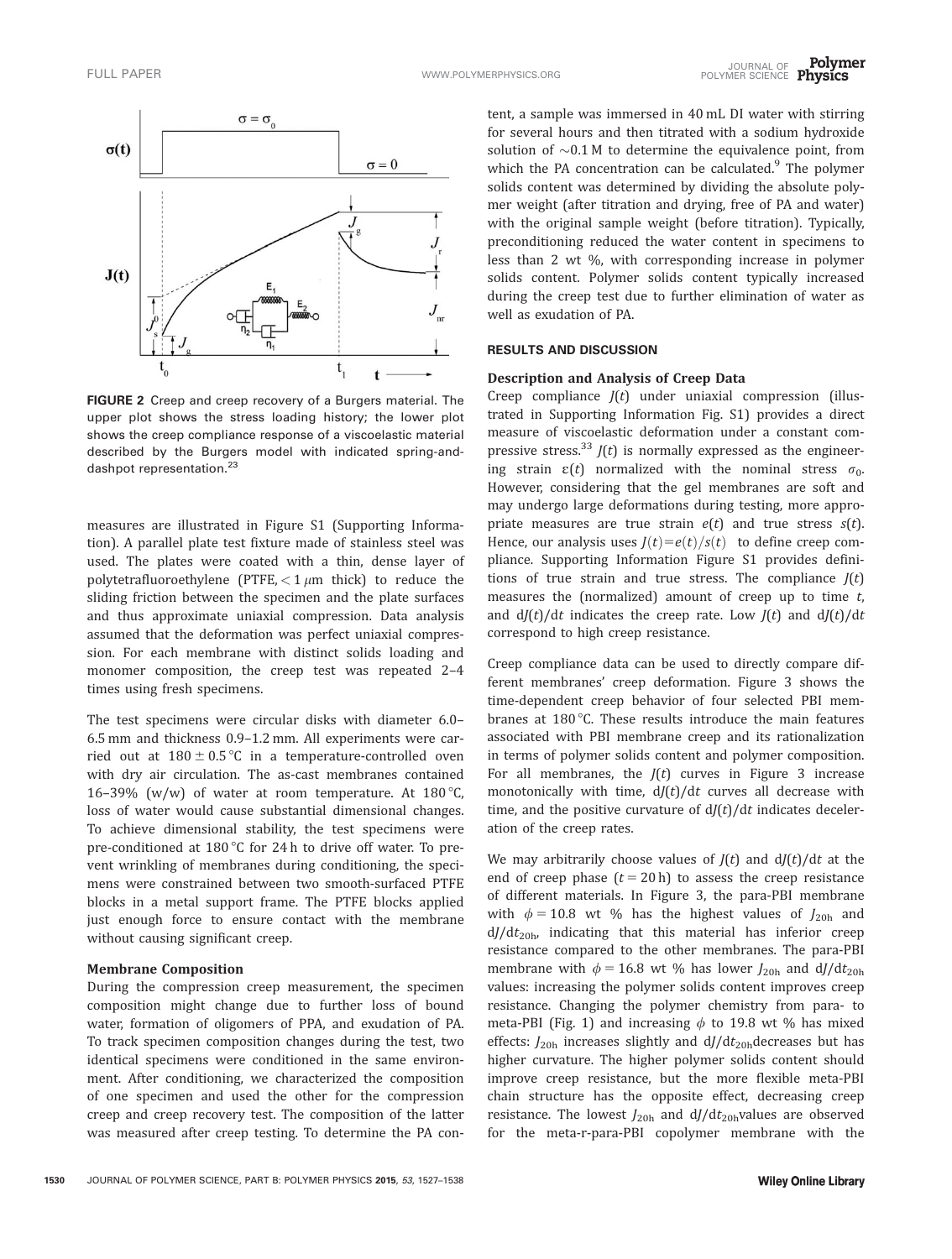Polymer JOURNAL OF TULL PAPER<br>POLYMER SCIENCE Physics The Contract of the Communication of the Contract of the Contract of Tull Paper



FIGURE 3 Time-dependent compression creep behavior of selected PBI membranes at 180 °C: (a) creep compliance  $J(t)$ and (b) creep rate  $dJ(t)/dt$ . Indicated solids contents ( $\phi$ ) are values after creep testing. [Color figure can be viewed in the online issue, which is available at [wileyonlinelibrary.com](http://wileyonlinelibrary.com).]

highest solids content,  $\phi = 28.0$  wt %. Clearly the increase in  $\phi$  effectively reduces both creep compliance and creep rate.

Figure 3 illustrates the fact that solids content and copolymer composition play important roles in governing the membranes' creep resistance. However, choosing values of  $J(t)$ and  $d/(t)/dt$  at an arbitrary time in the creep history introduces factors that may complicate data interpretation and rationalization. The curves in Figure 3 show that the creep compliances and rates vary markedly among these materials in the first 30 min of testing. Uncertainties in establishing the zero point of deformation (and thus strain) and composition variability, even among different specimens of the same material, affect the early stages of the creep history. Moreover, membrane composition continues to evolve throughout the creep test. For these reasons, single point values of  $J(t)$ and  $d/(t)/dt$  may not be the best metrics for rationalizing creep behavior.

Instead, we propose a data analysis method that may be less sensitive to factors impacting creep history. The compliance



curves in Figure 3(a) resemble the viscoelastic response predicted by the Burgers model (Fig. 2, inset), quantified by

$$
J(t)=J_{g}+J_{1}(1-e^{-t/\tau})+t/\eta_{0}
$$
\n(1)

The compressive stress causes an instantaneous jump in compliance  $\left(\frac{1}{8}\right)$  in Fig. 2) at time  $t_0$  (which we may set as  $t = 0$ ). Next, over an interval with characteristic time  $\tau$  (one of two relaxation times in the Burgers model),  $J(t)$  increases and  $dJ(t)/dt$  decreases nonlinearly. At longer times,  $dJ(t)/dt$ decreases sufficiently [Fig. 3(b)] so that  $J(t)$  becomes nearly linear in t [Fig. 3(a)]. The nearly linear section of the  $J(t)$ curve may be fit with the Maxwell model,  $33$ 

$$
J(t) = J_s^0 + t/\eta_0 \tag{2}
$$

where  $J_s^0$  and  $\eta_0$  are the steady-state recoverable compliance and extensional viscosity, respectively. In the context of the Maxwell model, $\left(J_{\rm s}^0\right)^{-1}$  characterizes the elastic energy stored in the material,  $\eta_0$  characterizes the energy dissipated by viscous forces during steady-state creep, and the product  $J_s^0 \eta_0$ gives another characteristic relaxation time.<sup>33</sup> These parameters may vary with polymer solids content and chemical structure as well as process parameters such as temperature.

In this work, we attempt to rationalize the effects of polymer solids content and chemical structure on creep behavior using the Maxwell model, with linear regression of  $J(t)$  data yielding two parameters,  $J_s^0$  and  $\eta_0$ , for each data set. Although not reported here, nonlinear regression utilizing the Burgers model has also been explored. With four parameters available for regression, the quality of the Burgers model fit (eq 1) was judged to be reasonable, but not superior, to that of the Maxwell model (eq 2).

When the compressive stress is removed at the end of the creep period  $(t_1)$ , viscoelastic gel membranes manifest an instantaneous compliance recovery [Fig. 3(a), sharp decrease in *I* at  $t = 20$  h] followed by slower, approximately exponential compliance recovery. Data from this creep recovery phase can also be used to extract information on the elastic and viscous components of material behavior.

With regard to the details of data analysis,  $J_s^0$  and  $\eta_0$  can be determined by two methods.<sup>33</sup> In Method I,  $J_{ss}^0$  and  $\eta_0$  are extracted from the creep phase of the  $J(t)$  curve by fitting its linear section with eq 2. The intercept of the fitted line with y-axis gives  $J_s^0$  (as indicated in Fig. 2 at  $t_0$ ), and the inverse of the slope (dt/dJ) gives  $\eta_0$ . In Method II, the creep recovery data are used to determine  $J_s^0$  and  $\eta_0$ . First, the compliance recovery data are fit with an exponential decay function to determine  $J_{\rm nr}$ , the "non-recoverable" or remnant compliance that cannot be recovered after the stress is removed. Then the recoverable compliance  $J_r$  equals  $J(t_2) - J_{nr}$ . By definition,  $J_r$  is equivalent to  $J_s^{0.33}$  Finally,  $\eta_0$  is given by  $(t_1-t_0)/\left(J(t_1)-J_s^0\right)$ , where  $J_s^0$  is the value determined by Method I from the creep data. Method I and Method II produce the same results if the material perfectly obeys the Burgers or Maxwell models.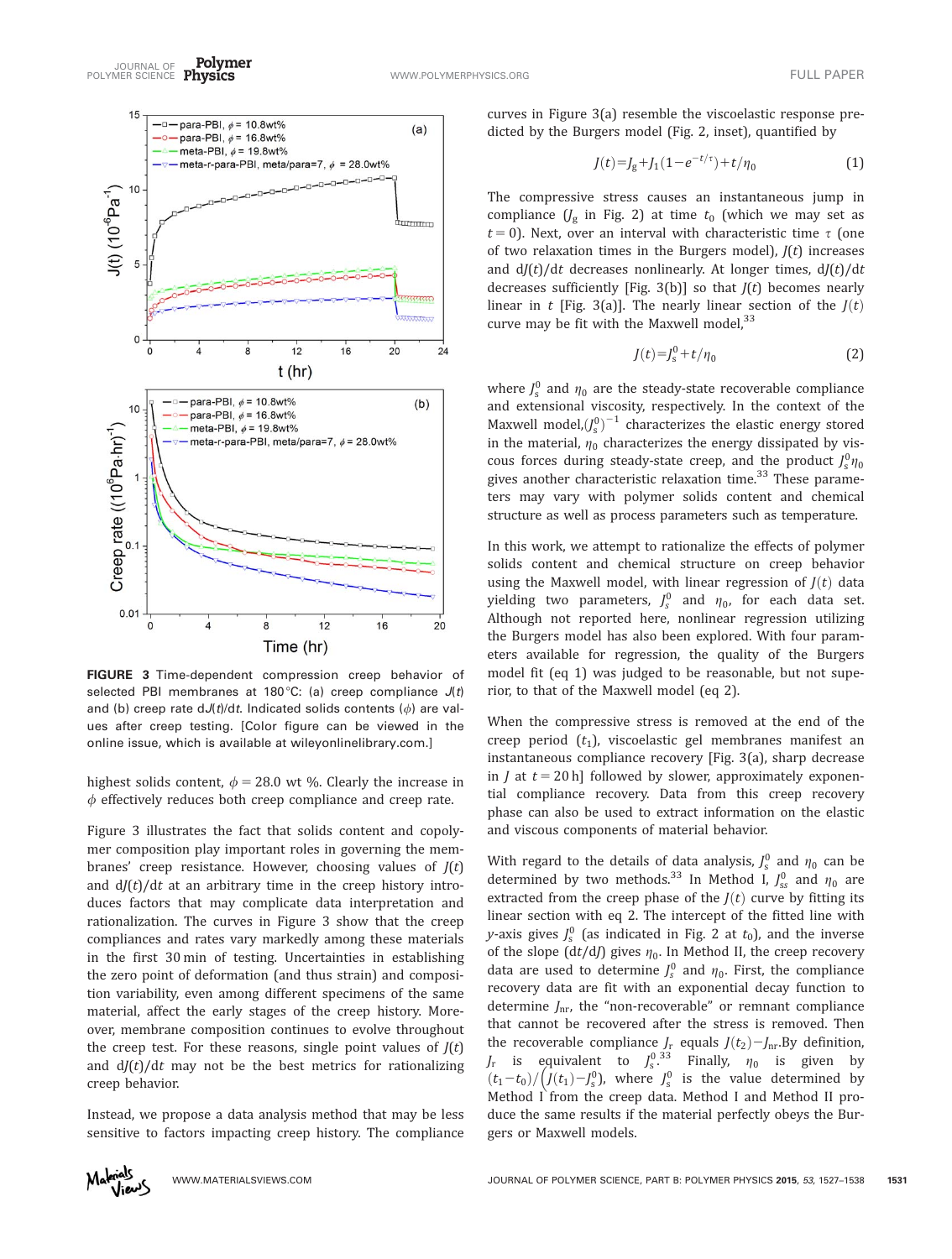Although eq 2 provides a good approximation of the experimental  $J(t)$  curve from  $t = 4$  to 20 h, we observe a noticeable departure of the data from the Maxwell model. This must be true because the creep rate  $d/(t)/dt$  continues to decrease, albeit at a very slow rate [Fig. 3(b)]. This departure implies that the viscoelastic properties of the membranes are timedependent. Polymer chains subjected to forces undergo rearrangement that causes in elasticity. Such microstructural changes are difficult to observe, and we did not attempt to quantify them in this work. In addition, membrane composition changes under the combined influences of mechanical load and temperature, as discussed below. Because the composition and structural variations have long time scales, compression creep tests may not attain steady-state creeping flow within a reasonable experimental time period. This may render Method I unreliable for estimating  $J_{\rm s}^{0,33}$  Method II is then the preferred choice.

In this work, due to time restrictions, compression creep tests were run only for 20 h, followed by 3 h for creep recovery. Suspecting that steady state creeping flow may not have been attained, we evaluate  $J_{\rm s}^0$  and  $\eta_0$  values based on two different periods during the creep test. The first period is between  $t = 4$  and  $t = 8$  h. We use Method I to determine  $J_s^0$ and  $\eta_0$  from the compliance data during this stage, denoted below as "short-time" results. Short-time  $J_{\rm s}^0$  and  $\eta_0$  are more representative of the membranes' initial states, and, therefore, we associate them with membranes' initial polymer content,  $\phi_{initial}$ . The second period is the late creep stage between  $t = 8$  h and  $t = 20$  h. We use Method II to determine  $J_{\rm s}^0$  and  $\eta_{\rm 0}$ , denoted below as "long-time" results. Specifically, we determine  $J_s^0$  from the creep recovery data, and  $\eta_0$  from the compliance data between  $t = 8$  and  $t = 20$  h. Long-time  $J_s^0$ and  $\eta_0$  are representative of the final membrane state, and so we associate them with the membranes' final polymer solids content, $\phi_{final}$ . Comparing short-time results with longtime results may help rationalize the effect of changes in membrane composition. The main objective will be to rationalize the variations in  $J_s^0$  and  $\eta_0$  in terms of membrane's compositional and structural differences.

# Effects of Conditioning on Membrane Composition and Creep

Conditioning or compressing membranes at elevated temperatures causes the membrane composition to change, which in turn changes the membranes' creep behavior. In this work, membrane composition was determined before preconditioning, after pre-conditioning, and after the creep and creep recovery test (Table 1). Increases in polymer solids content and reductions in PA/PBI ratios are observed after conditioning for all membranes. The primary cause is water loss caused by sample conditioning. As-cast PBI gel membranes are hygroscopic and consequently contain a substantial amount of water at room temperature. Free water molecules evaporate first as membranes are heated. At high enough temperatures, formation of oligomers of PPA also frees some bound water.

Increases in polymer solids content and reductions in PA/ PBI ratios are also observed after compression creep. We attribute such changes mainly to loss of PA. When temperature is raised from 20 to  $180^{\circ}$ C, the viscosity of PA decreases by one to two orders of magnitude. With enhanced fluidity and the aid of the compression force, PA can be exuded out of the membrane and lost in the open test environment. However, the reductions in PA/PBI ratios due to compression creep are much less pronounced that those due to conditioning, which reflects the ability of PBI membranes to retain PA even under compressive loads.

The effect of composition change on creep behavior can be inferred by comparing the short-time and the long-time creep properties. Figure 4 shows the comparison for para-PBI membranes; Supporting Information Figure S2 shows a similar set of plots for meta-PBI membranes. The points in Figure 4 and Supporting Information Figure S2 represent data derived from individual membrane specimens, including multiple runs for some samples with the same initial composition. Comparing the  $J_s^0$  and  $\eta_0$  values for various para-PBI membranes, clearly  $J_s^0$  decreases and  $\eta_0$  increases with increasing polymer solids content, for both short-time and long-time results (i.e., regardless of whether we consider  $\phi_{initial}$  or  $\phi_{final}$ ). By decreasing the creep compliance and increasing the extensional viscosity, greater polymer solids content improves the creep resistance of para-PBI membranes, presumably due to the increase in macromolecular physical entanglements and interactions with  $\phi$ . The increase of  $J_s^0$  and decrease of  $\eta_0$  with increasing  $\phi$  are qualitatively the same trends as found for other viscoelastic polymer networks, both in experiment and theory.<sup>23,24</sup>

Comparing the short-time and long-time  $J_s^0$  and  $\eta_0$  values, as we move from short- to long-time results (from the left two plots to the right two plots in Fig. 4 and Supporting Information Fig. S2), the trend curve for  $J_s^0$  shifts downward, and that for  $\eta_0$  shifts upward. The shifts are more pronounced for membranes with lower polymer solids contents. These changes in  $J_s^0$  and  $\eta_0$  between short- and long-time scales must be related to the increase in PBI solids content over time during creep compression. On the other hand, the short-time and the long-time data cannot simply be superimposed; thus microstructural changes also contribute to the changes in creep properties. Finally, we notice that the longtime data have less scatter (higher  $R^2$  values), suggesting that the creep compression reduces specimen-to-specimen heterogeneity. Similar trends are also apparent for the effect of composition change on the creep properties of meta-PBI membranes (Supporting Information Fig. S2).

# Homopolymer PBI Membranes

Figure 5 compares the long-time creep properties of homopolymer PBI membranes (para-PBI, meta-PBI, 2,5-pyr-PBI, and 20H-PBI), showing  $J_s^0$  and  $\eta_0$  as functions of  $\phi_{\text{final}}$ . For the para-PBI and meta-PBI membranes, the variation of  $J_s^0$ with  $\phi_{\text{final}}$  follows an exponential decay. The  $J_{\text{s}}^0$  values for para-PBI and meta-PBI membranes are clearly distinct, each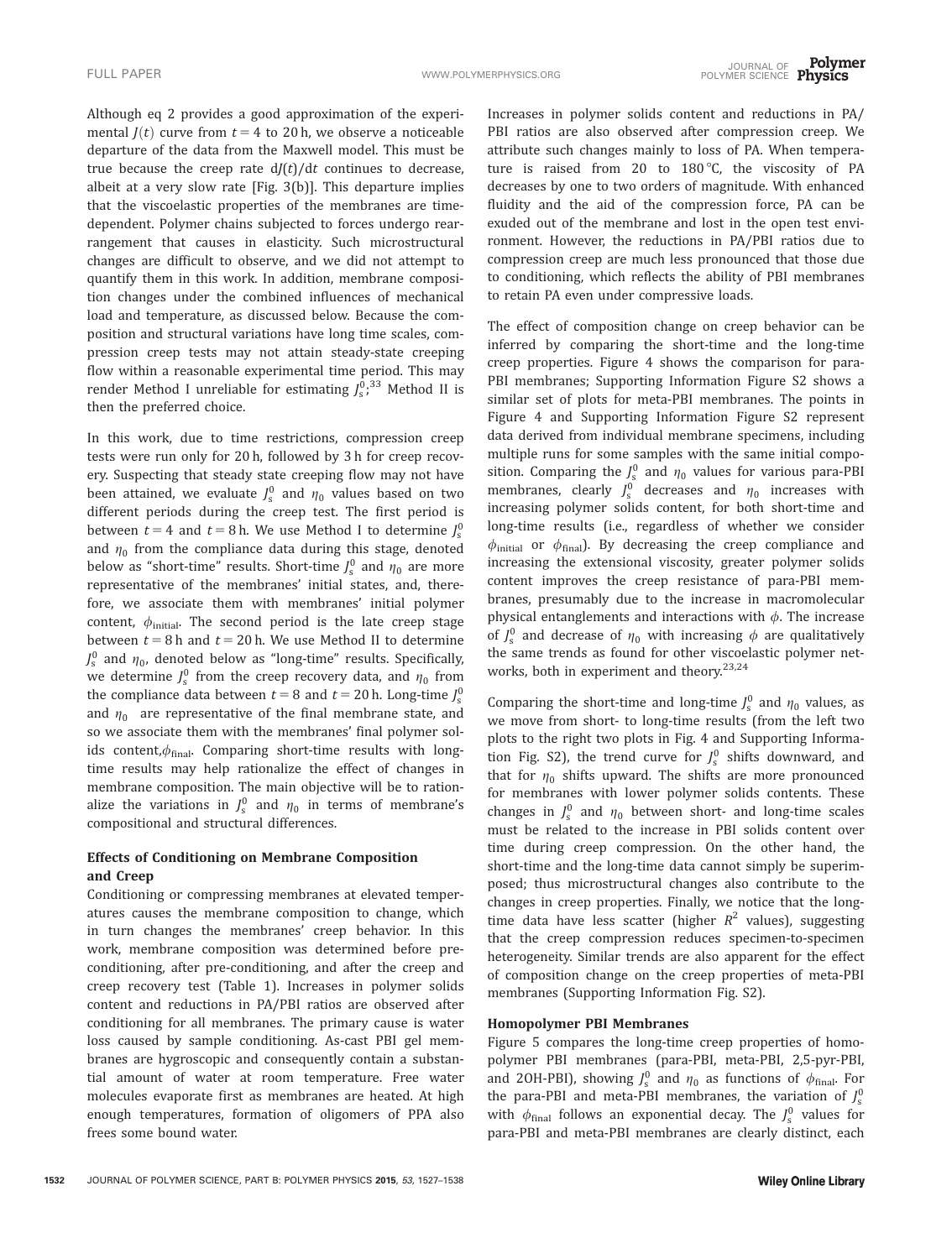## TABLE 1 Compositions of PBI Membranes Before Conditioning, After Conditioning, and After Compression Creep

|                  |                            | <b>Before Pre-Conditioning</b> |                            | After Pre-Conditioning       |                       | After Compression<br>Creep   |                   |                              |
|------------------|----------------------------|--------------------------------|----------------------------|------------------------------|-----------------------|------------------------------|-------------------|------------------------------|
| Sample Identity  |                            | Polymer<br>(wt %, wet)         | Polymer<br>(wt $\%$ , dry) | PA/PBI<br><b>Molar Ratio</b> | Polymer<br>(wt $\%$ ) | PA/PBI<br><b>Molar Ratio</b> | Polymer<br>(wt %) | PA/PBI<br><b>Molar Ratio</b> |
| Homopolymers     |                            |                                |                            |                              |                       |                              |                   |                              |
| 2OH-PBI          |                            |                                |                            |                              |                       |                              |                   |                              |
| $S-1$            |                            | 5.1                            | 8.3                        | 34.8                         | 11.1                  | 24.9                         | 14.1              | 21.4                         |
| Para-PBI         |                            |                                |                            |                              |                       |                              |                   |                              |
| $S-2$            |                            | 5.0                            | 8.1                        | 35.6                         | 10.8                  | 25.1                         | 14.6              | 20.5                         |
| $S-3$            |                            | 5.8                            | 9.4                        | 30.0                         | 11.0                  | 24.2                         | 14.6              | 19.0                         |
| $S-4$            |                            | 6.6                            | 10.4                       | 27.0                         | 14.5                  | 18.6                         | 18.1              | 15.8                         |
| $S-5$            |                            | 9.2                            | 14.3                       | 19.0                         | 16.8                  | 15.4                         | 19.3              | 14.7                         |
| Meta-PBI         |                            |                                |                            |                              |                       |                              |                   |                              |
| $S-6$            |                            | $8.4\,$                        | 11.3                       | 24.8                         | 19.6                  | 12.9                         | 24.6              | 10.7                         |
| $S-7$            |                            | 15.7                           | 22.8                       | 10.6                         | 24.5                  | 9.7                          | 31.1              | 7.9                          |
| $S-8$            |                            | 15.7                           | 21.3                       | 11.6                         | 25.6                  | 9.1                          | 31.9              | 7.6                          |
| $S-9$            |                            | 16.5                           | 19.8                       | 12.8                         | 28.3                  | 9.0                          | 35.6              | 7.4                          |
| $S-10$           |                            | 20.7                           | 29.3                       | 7.6                          | 33.6                  | 6.8                          | 43.1              | $5.2\,$                      |
| 2,5py-PBI        |                            |                                |                            |                              |                       |                              |                   |                              |
| $S-11$           |                            | 15.2                           | 22.5                       | 10.9                         | 25.9                  | 9.2                          | 31.8              | 7.3                          |
| Copolymers (A-B) | Composition<br>(A:B ratio) |                                |                            |                              |                       |                              |                   |                              |
| Para-meta        |                            |                                |                            |                              |                       |                              |                   |                              |
| $S-12$           | 1:2.5                      | 14.0                           | 20.5                       | 12.0                         | 27.5                  | 8.2                          | 34.0              | 6.9                          |
| $S-13$           | 1:4                        | 17.3                           | 20.5                       | 9.4                          | 27.5                  | 8.0                          | 35.3              | 6.7                          |
| $S-14$           | 1:7                        | 17.5                           | 25.0                       | 9.5                          | 28.0                  | 8.3                          | 32.9              | 7.1                          |
| 2,5py-meta       |                            |                                |                            |                              |                       |                              |                   |                              |
| $S-18$           | 3:1                        | 15.2                           | 21.4                       | 11.6                         | 28.8                  | 7.7                          | 31.3              | 7.3                          |
| $S-19$           | 1:9                        | 18.9                           | 26.4                       | 8.8                          | 35.0                  | 6.0                          | 39.8              | 5.3                          |
| 2,5py-para       |                            |                                |                            |                              |                       |                              |                   |                              |
| $S-16$           | 3:1                        | 13.7                           | 20.2                       | 12.5                         | 30.1                  | 7.1                          | 32.8              | 6.8                          |
| $S-17$           | 4:1                        | 15.9                           | 22.1                       | 11.1                         | 30.2                  | 7.3                          | 37.6              | 6.1                          |
| 3,5py-para       |                            |                                |                            |                              |                       |                              |                   |                              |
| $S-21$           | 1:5                        | 14.9                           | 21.0                       | 11.8                         | 26.0                  | 9.6                          | 31.4              | 7.7                          |
| $S-22$           | 1:1                        | 17.1                           | 23.0                       | $10.5$                       | 38.7                  | $5.2\,$                      | 44.9              | 4.4                          |
| $S-23$           | 3:1                        | 19.5                           | 24.8                       | 9.5                          | 36.3                  | 5.6                          | 44.3              | 4.5                          |
| 2,5py-2OH        |                            |                                |                            |                              |                       |                              |                   |                              |
| $S-15$           | 3:1                        | 15.2                           | 22.5                       | 10.9                         | 30.2                  | 7.3                          | 32.7              | 6.8                          |
| 3,5py-2OH        |                            |                                |                            |                              |                       |                              |                   |                              |
| $S-20$           | 1:1                        | 14.6                           | 21.8                       | 11.3                         | 26.4                  | 9.4                          | 31.3              | 8.5                          |

following its own exponential correlation. The  $\eta_0$  data for para-PBI and meta-PBI membranes both increase linearly with  $\phi_{\text{final}}$ , with a better linear fit found for the para-PBI data.

Membranes made from para-PBI and meta-PBI prepared via the PPA sol-gel process have been studied previously.<sup>9</sup> Thermally stable para-PBI membranes can be prepared with as little as 5 wt % polymer (wet basis, Table 1), but relatively

high  $J_{\rm s}^0$  values [Fig. 5(a)] indicate that such low-solids membranes are more susceptible to creep under compression. Increasing the para-PBI solids content reduces creep  $(\int_{s}^{0})$ and creep rate [i.e., increases  $\eta_0$ , Fig. 5(b)]. The trends of the curves through the para-PBI data suggest that even lower  $J_s^0$ and higher  $\eta_0$  values would result from further increases para-PBI solids content. However, the solubility limit for para-PBI in PPA prevents polymerization at higher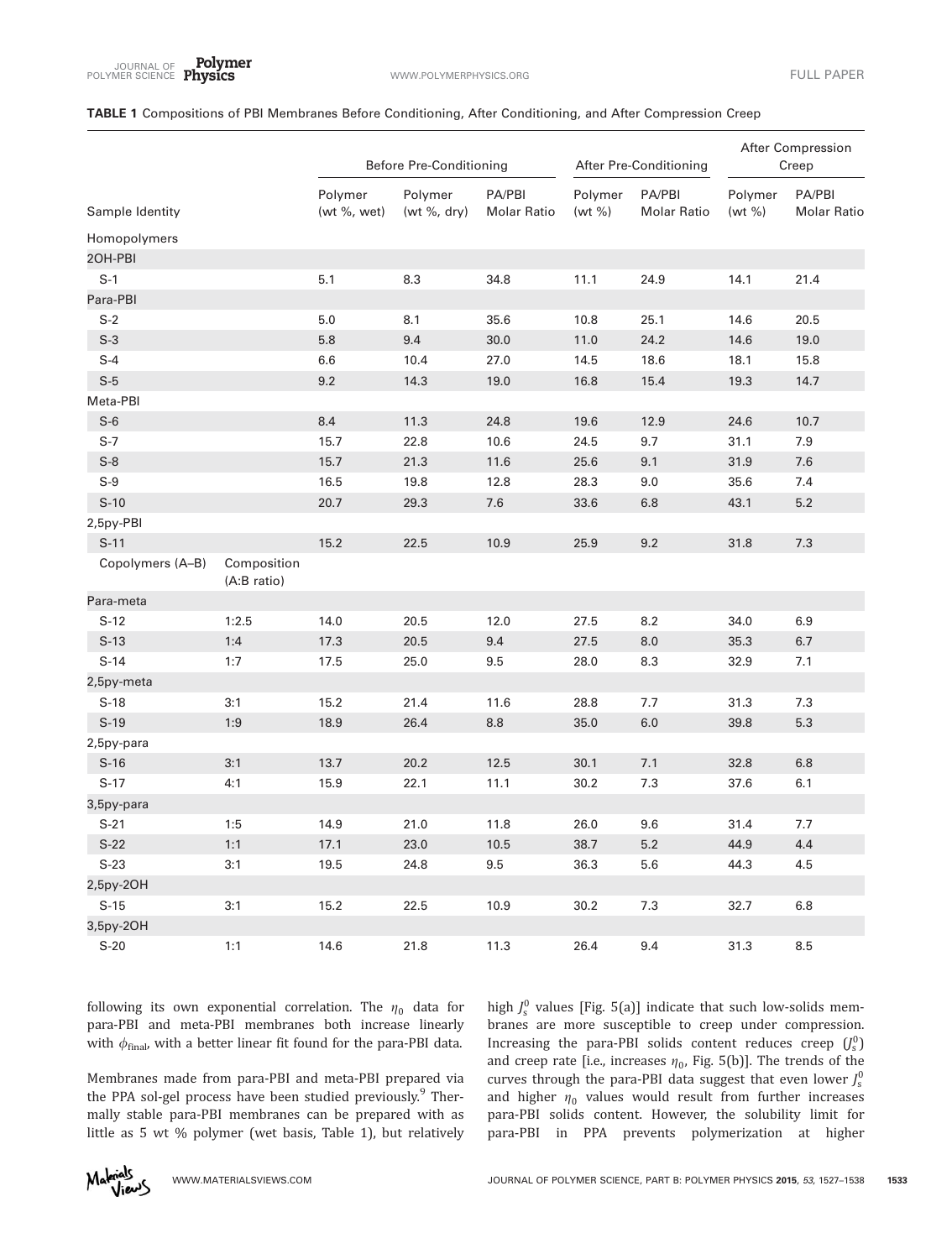

FIGURE 4 Comparison of the short-time and the long-time values (as defined in the text) of  $J_s^0$  and  $\eta_0$  for para-PBI membranes. The  $J_s^0$  values were fit with exponential functions, and  $\eta_0$  values were fit with lines. Coefficients of regression ( $R^2$ ) are indicated; regression parameters are tabulated in Supporting Information. [Color figure can be viewed in the online issue, which is available at [wileyonlinelibrary.com](http://wileyonlinelibrary.com).]

concentrations and higher molecular weights, resulting in solutions that are too viscous to cast into films. The highest solids content that can be achieved in para-PBI membranes is about 9 wt % (as prepared, wet basis, Table 1, sample S-5), resulting in membranes with about 19–20% solids after the creep experiment (Fig. 5). At this limit, the polymerization time must be lowered before casting, which also lowers the polymer IV (IV = 1.1 dL  $g^{-1}$ , versus 5.1, 5.0, and 4.6 dL  $g^{-1}$  for samples S-2, S-3, and S-4, respectively).

Because meta-PBI has higher solubility in PPA,<sup>13,27</sup> membranes with higher polymer solids content can be prepared (Table 1). In particular, meta-PBI membranes with  $\phi_{final}$  in the 30–45% range have lower  $J_s^0$  and higher  $\eta_0$  values than observed for para-PBI membranes (Fig. 5). However, comparing trend lines in Figure 5 shows that meta-PBI membranes would have higher creep and lower extensional viscosity than para-PBI membranes if the latter could be prepared at the same solids content.

For para-PBI, the p-phenylene linkage (Fig. 1) permits the polymer chain to assume a more extended conformation,34,35 resulting in greater chain rigidity compared to

meta-PBI. Hence, when stretched or bent, para-PBI molecules store more elastic energy. Moreover, the extended conformation in para-PBI may facilitate the formation of local ordered structures, as suggested by molecular dynamics simulations.<sup>34-37</sup> These locally ordered structures, formed due to hydrogen bonding $34,35$  or other attractive chain–chain forces (such as van der Waals attraction),  $36,37$  could serve as physical crosslinks. These factors help rationalize the relative positions of the para-PBI and meta-PBI trend lines in Figure 5, as well as their creep behavior. The stiffer, more extended para-PBI forms strong gels at relatively low polymer solids content, but polymer solubility limits the maximum solids content that can be achieved. More flexible meta-PBI has greater solubility in PPA and thus can form membranes with higher solids content. However, meta-PBI's greater chain flexibility may result in gel networks with greater tendency to creep relative to the trend predicted for para-PBI.

The  $\eta_0$  values for 20H-PBI membranes [Fig. 5(b)] lie on the same trend line as those for para-PBI membranes. However, at the same solids content, 2OH-PBI membranes have much lower  $J_{\rm s}^0$  values and better creep resistance than para-PBI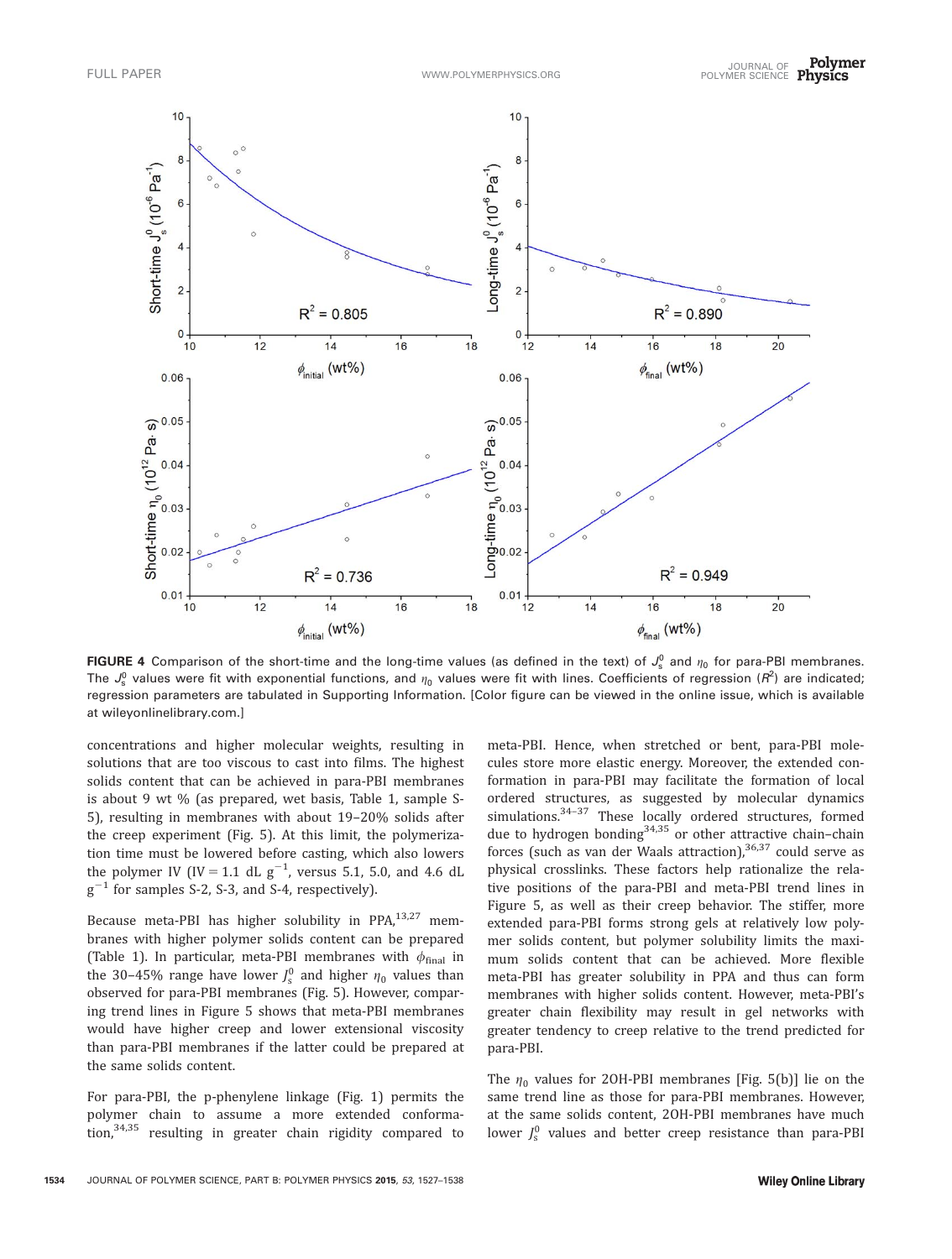Polymer JOURNAL OF TULL PAPER<br>POLYMER SCIENCE Physics The Contract of the Communication of the Contract of the Contract of Tull Paper



**FIGURE 5** Steady-state recoverable compliance  $J_s^0$  (a) and extensional viscosity  $\eta_0$  (b) as functions of final solids wt % for para-PBI, meta-PBI, 2,5-pyr-PBI, and 2OH-PBI homopolymers. The solid curves are trend lines fit to the para-PBI and meta-PBI data. The shaded regions are extrapolations of the trend lines, broadened to visually encompass the data points. Each data point is a single compression creep experiment. [Color figure can be viewed in the online issue, which is available at [wileyonlinelibrary.com.](http://wileyonlinelibrary.com)]

membranes [Fig. 5(a)]. The factors that contribute to the lower solubility of 2OH-PBI probably also explain its better creep resistance. In PA-imbibed 20H-PBI, the  $-\text{OH}$  groups provide additional hydrogen bonding sites that increase the strength of chain–chain interactions and thus the networks' physical crosslinks. $34,35$  FTIR spectra<sup>25</sup> have confirmed physical crosslinking in 2OH-PBI via phosphate linkages between 2OH-PBI hydroxyl groups and PA (or PPA). NMR spectra<sup>26</sup> indicate the presence of phosphate branches and possible crosslinking in 2OH-PBI that might impede chain slippage. These factors help rationalize the observations and explain why 2OH-PBI membranes with low polymer solids content have better creep resistance than para-PBI. The combination of high creep resistance and very good fuel cell performance<sup>25</sup> motivate our ongoing studies of homopolymer 20H-PBI membranes.

The  $J_s^0$  values for the 2,5-pyr-PBI membranes [Fig. 5(a)] lie below the trend curve for meta-PBI, indicating favorable elasticity in the 2,5-pyr-PBI gel network. However, the  $\eta_0$  val-

ues for 2,5-pyr-PBI membranes [Fig. 5(b)] are quite low, especially considering the relatively high polymer solids content. In fact, 2,5-pyr-PBI membranes manifest high creep rates at  $180^{\circ}$ C, making them less suitable than either metaor para-PBI membranes. Based on our previous studies<sup>21,27,30</sup> of 2,5-pyr-PBI and 3,5-pyr-PBI homo- and copolymers, we believe that thermal stability limit for 2,5-pyr-PBI membranes may be just a few degrees higher than  $180^{\circ}$ C. Polymer/solvent (2,5-pyr-PBI/PA) interactions may be favored relative to polymer/polymer attraction, resulting in a weaker network and thus higher creep rate.

#### Copolymer PBI Membranes

This section presents compression creep results for five random copolymer PBI systems, including 12 membranes of varying copolymer ratios, as listed in Table 1. The rationalization of compression creep data in terms of polymer structure is complicated because there are now two compositional variables, total polymer solids content  $(\phi)$  and copolymer ratio. Combining different PBI copolymer repeat units in a random copolymer will change chain rigidity, chain–chain interactions, and chain-solvent interactions, all of which affect polymer solubility, solids content, and the strength of physical crosslinks.

In practice, low polymer solubility limits the polymer solids content that can be achieved in 2OH-PBI and para-PBI membranes. This precludes the synthesis of high-solids, low creep membranes based on the relatively rigid 2OH-PBI and para-PBI homopolymer structures. To overcome this limitation, we have explored copolymers that combine more soluble polymer repeat units (meta-PBI, 2,5-py-PBI, or 3,5-py-PBI; see Fig. 1) with less soluble polymer repeat units (para-PBI, 2OH-PBI). $27,30$  We envision two routes to membranes with low creep compliance. First, beginning with the more soluble meta-PBI repeat unit, co-polymerizing with a less soluble repeat unit (like para-PBI) may produce stiffer, more rigid copolymers while achieving high solids content. Referring to Figure 5(a), this represents moving downward (toward lower compliance) from the meta-PBI curve at fixed  $\phi_{final}$ . The second route begins with less-soluble para-PBI (or 2OH-PBI) repeat unit and co-polymerizing with more soluble repeat units to produce copolymers with higher solids content and lower creep compliance. Again referring to Figure 5(a), this could be viewed as moving down the para-PBI trend curve.

#### Meta-Based Copolymers

Figure 6 shows values for steady-state recoverable compliance,  $J_s^0$ , for copolymers containing primarily the meta-PBI repeat unit. The three para-meta copolymers contain primarily meta-PBI repeat units with minority fractions of the lesssoluble para-PBI repeat unit (molar ratios 1:7, 1:4, and 1:2.5, corresponding to 12.5%, 20%, and 29% para-PBI). All three of the para-meta copolymers have  $J_s^0$  values similar to those found for meta-PBI homopolymer at about the same final solids wt %. The extensional viscosity results (Supporting Information Fig. S3) are similar: the  $\eta_0$  values for all three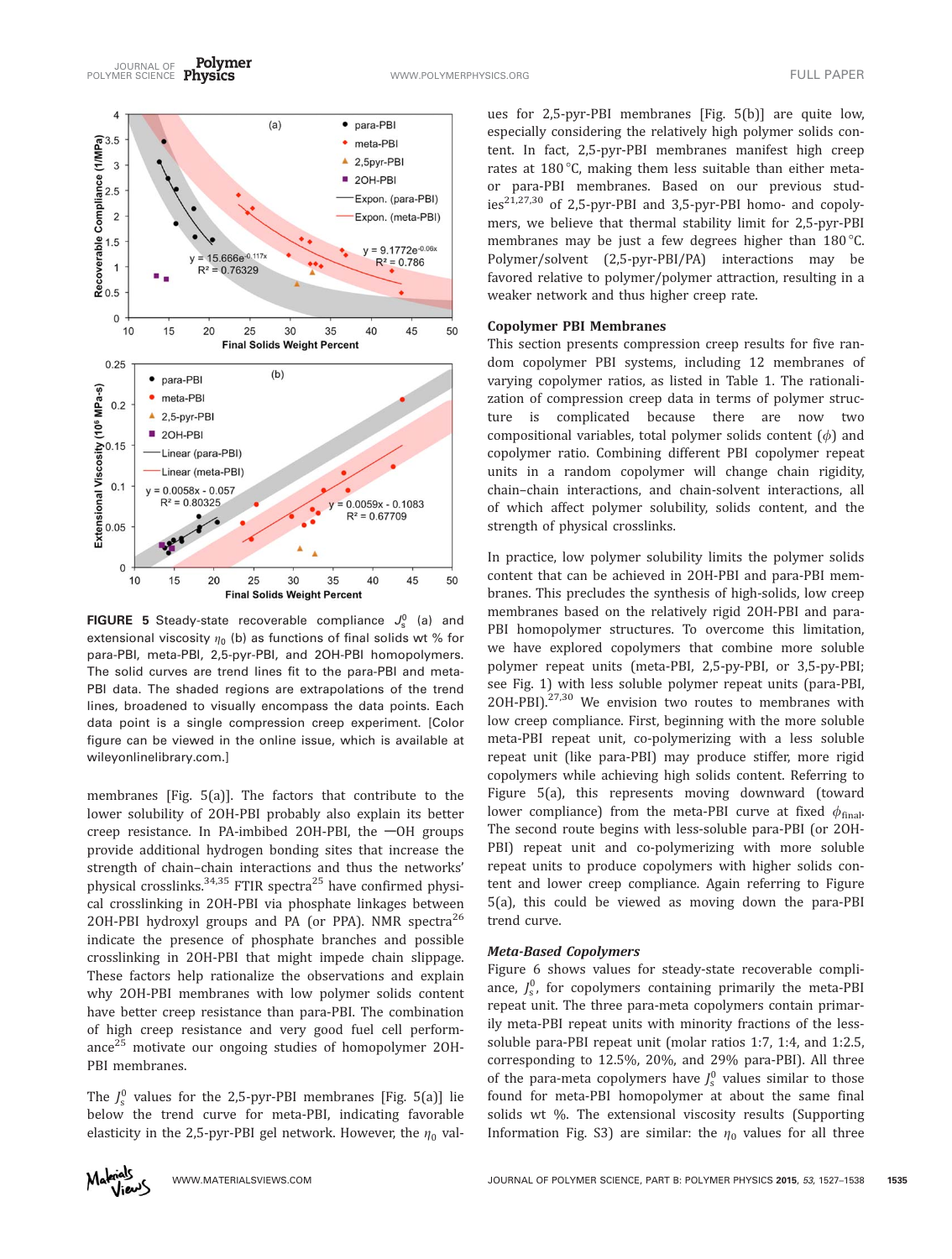

FIGURE 6 Steady-state recoverable compliance as a function of final solids wt% for meta-PBI homopolymer and meta-based copolymers. For the copolymers, each data point is an average of 2–4 replicate measurements for copolymers with the same copolymer ratio (as indicated in the plot). The shaded region is the extrapolated trend curve for meta-PBI homopolymer from Figure 5(a). [Color figure can be viewed in the online issue, which is available at [wileyonlinelibrary.com.](http://wileyonlinelibrary.com)]

para-meta copolymers are the same as those for meta-PBI homopolymer at the same final solids wt %. Thus the addition of minority amounts of less-soluble para-PBI repeat units does not have the anticipated stiffening effect. The creep resistance of these para-meta copolymers is dominated by the majority meta-PBI component.

We also synthesized and tested copolymers of meta-PBI with the more-soluble 2,5-pyr-PBI repeat unit. For the copolymer containing 10 mol % 2,5-pyr repeat unit (ratio 1:9), the membranes' average  $J_s^0$  value (Fig. 6) and  $\eta_0$  value (Supporting Information Fig. S3) are also similar to those for meta-PBI homopolymer. Again, the majority meta-PBI repeat unit dominates the properties of this copolymer, as found for the para-meta copolymers. For the copolymer containing 75 mol % 2,5-pyr repeat unit (ratio 3:1), the average  $J_s^0$  value (Fig. 6) is significantly larger than that found for meta-PBI homopolymers. The polarity of imine nitrogen in the 2,5-pyr repeat unit creates an energetically favorable interaction with the PA solvent, leading to increased polymer solubility. The favorable chain-solvent interactions result in weakening of the chain–chain attraction. We believe that this reduces the strength of physical crosslinks in this material, resulting in reduction of the membranes' creep resistance, as indicated by the higher  $J_s^0$  values.

# Para-Based Copolymers

Figure 7 shows  $J_s^0$  values for copolymers containing primarily para-PBI repeat units. The 2,5-pyr-para copolymers (2:1 and 3:1 ratios) and two of the 3,5 pyr-para copolymers (1:1 and 3:1 ratios) have  $J_s^0$  values that lie significantly above the extrapolated trend curve for para-PBI homopolymer (shaded region). All of these copolymers contain at least 50% of the more-soluble 2,5-pyr or 3,5-pyr repeat units, and 50% or less of the para repeat unit. The presence of a majority of

the 2,5-pyr or 3,5-pyr repeat unit makes these copolymers more soluble, enabling the production of membranes with higher solids wt% than can be achieved for para-PBI homopolymer. This can be ascribed to the more energetically favorable polymer-solvent interactions. However, the chain– chain interactions in these copolymers are weaker than in para-PBI homopolymers. This results in weaker physical crosslinks in the copolymer gel networks, manifested in the higher  $J_s^0$  valuesthan might be expected for para-PBI homopolymers.

The steady-state recoverable compliance for 3,5pyr-para copolymer (1:5 ratio) is remarkable (Fig. 7). This copolymer is 83% para-PBI repeat unit with only 17% of the highly soluble 3,5-pyr repeat unit. This copolymer has sufficient solubility in PPA to enable production of a membrane containing almost 15% solids before pre-conditioning, with a final post-creep solids content of 31.4 wt % (Table 1). The average  $J_s^0$  value for this copolymer lies on the extrapolated trend curve for para-PBI homopolymer. The predominant para-PBI repeat unit probably promotes the formation of relatively strong physical crosslinks in the final PA-imbibed membrane, resulting in the low compliance. Thus copolymerizing a small fraction of highly soluble repeat unit with a majority of less soluble repeat unit (like para-PBI or 2OH-PBI) gives us a promising route to stiff, low compliance membranes.

Figure 7 also shows  $J_{\rm s}^0$  values for 20H-PBI homopolymer and related copolymers, which display similar trends to those of para-based copolymers. The average  $J_{\rm s}^0$  value for the 2,5-pyr-2OH copolymer (3:1 ratio) is essentially the same as that for 2,5-pyr-para copolymer with 3:1 monomer ratio. The presence of a minority amount of the less-soluble repeat unit



FIGURE 7 Steady-state recoverable compliance as a function of final solids wt % for para-PBI and 2OH-PBI homopolymers and related copolymers. For the para-based copolymers, each data point is an average of 2–4 replicate measurements for copolymers with the same copolymer ratio (as indicated in the plot). The data points for the homopolymers and the 2OHbased copolymers are single measurements. The shaded region is the extrapolated trend curve for para-PBI homopolymer from Figure 5(a). [Color figure can be viewed in the online issue, which is available at [wileyonlinelibrary.com.](http://wileyonlinelibrary.com)]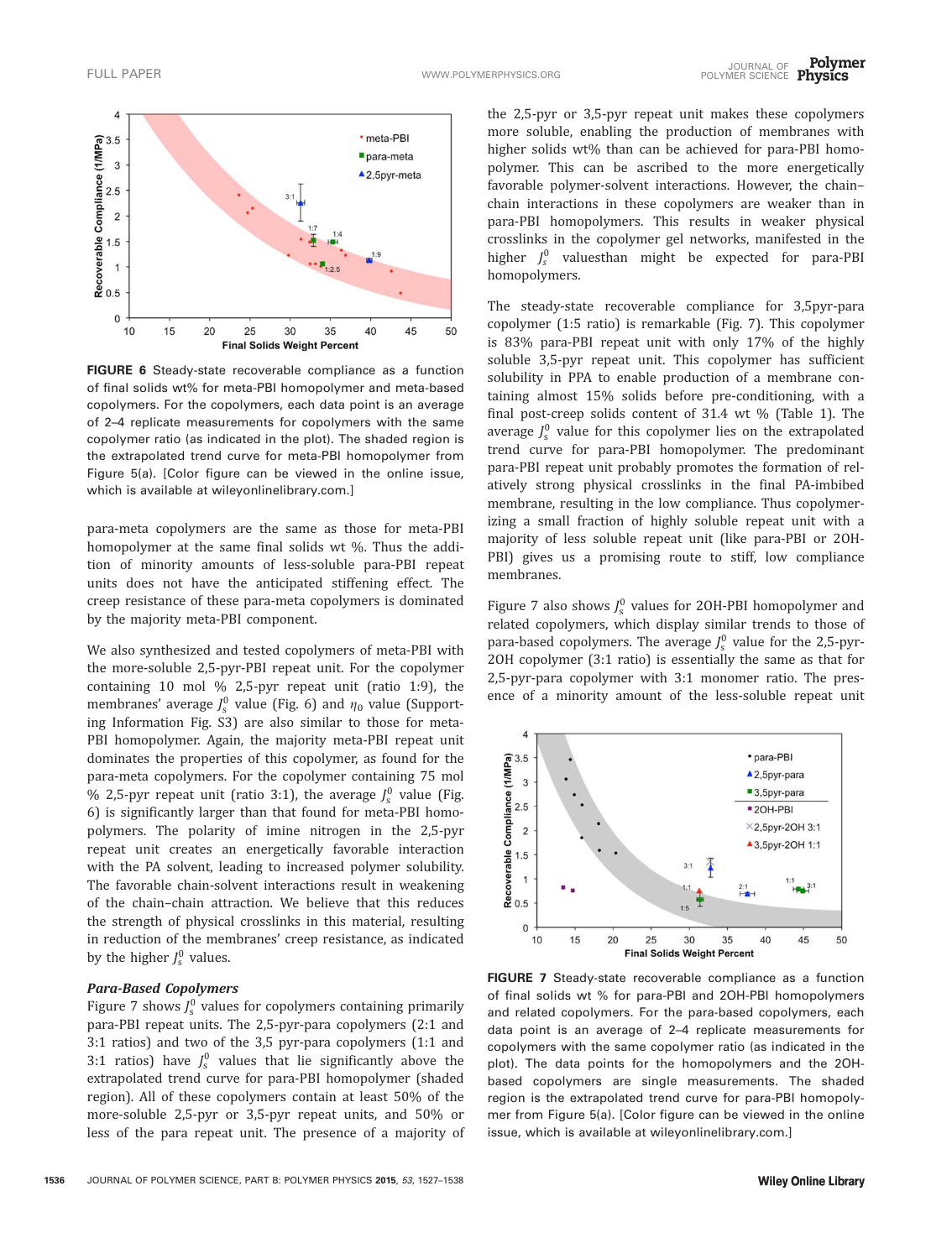(2OH or para) has little impact on compliance. Both copolymers contain 75 mol % of the more soluble 2,5-pyr repeat unit, giving them more favorable polymer-solvent interactions, possibly at the expense of producing weaker polymer– polymer interactions. If this is the case, then inclusion of high fractions of the more-soluble 2,5-pyr monomer leads to weaker physical crosslinks and thus more compliant gel networks.

The average  $J_s^0$  value for the 3,5-pyr-20H copolymer (1:1 ratio) about the same as that of the 2OH-PBI homopolymer. Copolymerizing equal amounts of 3,5-pyr and 2OH repeat units results in a copolymer that is more soluble than 2OH-PBI homopolymer. Consequently we can prepare 3,5-pyr-2OH copolymer membranes with higher solids wt %, which should improve creep resistance. However, for reasons given above, the more soluble copolymer must also have weaker physical crosslinks, which reduces network strength and creep resistance. The average  $J_s^0$  value for the 3,5-pyr-20H copolymer reflects this compromise. We are investigating 3,5-pyr-2OH copolymers with ratios less than 1:1 in an attempt to prepare membranes with higher solids wt% and lower  $J_{\rm s}^0$  values than the 20H-PBI homopolymer.

Results for the extensional viscosities of membranes composed of para-based and 2OH-based copolymers (Supporting Information Fig. S4) are generally consistent with the trends for  $J_s^0$ . With the exception of the 3:1 ratio 2,5-pyr-para copolymer membrane, all of the  $\eta_0$  values for para-based copolymer membranes lie below the extrapolated  $\eta_0$  trend line for para-PBI homopolymer. This observation is consistent with the view that these copolymers have weaker physical crosslinks and thus are more susceptible to continuous deformation under compressive stress. The  $\eta_0$  values for 2,5-pyr-para and 2,5-pyr-2OH copolymer membranes, both 3:1 ratio, are greater than predicted for para-PBI homopolymer. However, the statistical significance of these comparisons have not been established. Of course, the extrapolation of the  $\eta_0$  trend line for para-PBI homopolymer may be questionable, as well.

### DISCUSSION AND CONCLUSIONS

Proton exchange membranes based on PBI polymers have emerged as viable alternatives to Nafion $^\circledR$  for use in fuel cells and other applications. Because PBI membranes utilize PA as the electrolyte, they can operate at high temperatures (120– 200 $\degree$ C) without the need for careful humidity control. The recent development of the PPA process offers a simple, convenient method to synthesize stable sol-gel membranes with high PA:PBI polymer repeat unit ratios. PBI membranes made by the PPA process have been operated for extended time periods in PEMFCs at elevated temperatures. However, the low solids content and elevated temperatures make these membranes susceptible to creep when subjected to compression in fuel cell stacks.

To improve the creep resistance of PBI membranes made by the PPA sol-gel process, we initially hypothesized that increasing the polymer solids content would lead to stronger

sol-gel networks with lower creep. To this end, we synthesized and characterized 23 different PBI polymers, and carried out over 60 distinct, 24 h creep tests, to investigate the effects of polymer solids content and chemical composition on PBI creep behavior. In this study, we were careful to precondition our samples and keep track of composition changes due to loss of water and PA. To our best knowledge, the current work is the first experimental report on the compression creep behavior of PA-doped PBI sol-gel membranes at relevant operating temperatures for high-temperature PEMFCs.

Beginning with the "benchmark" para-PBI homopolymer, we investigated the effects of pre-conditioning and compression on membrane composition. Both pre-conditioning and prolonged compression result in significant increases in polymer solids content, along with corresponding changes in the membranes' viscoelastic properties. Increasing polymer solids content was accompanied by decreasing  $J_{\rm s}^0$  and increasing  $\eta_0$ , which may be rationalized in terms of increasing gel network junction density.<sup>23</sup> The results confirm that the creep resistance of PBI membranes improve with increasing polymer solids content. However, the solubility of para-PBI in PPA limits the solids content that can be achieved in membranes made from para-PBI homopolymer.

The structure of the meta-PBI polymer leads to polymer chains with greater flexibility and higher solubility in PA. Consequently, one can prepare meta-PBI membranes with considerably higher solids content. As found for para-PBI, the creep resistance of meta-PBI membranes shows distinct improvement as the polymer solids content increases. However, meta-PBI membranes have significantly higher values of recoverable compliance, and lower extensional viscosity values, than one might expect for para-PBI, at least based on extrapolation of the para-PBI trend curves to higher solids content. The greater solubility of meta-PBI enables production of higher solids membranes, but the greater chain flexibility reduces network strength. Ultimately, we found that meta-PBI membranes could be prepared with  $J_s^0$  values significantly lower than those of para-PBI membranes, but the solids contents of the former are at least twice as high as the latter.

Low-solids 2OH-PBI homopolymer membranes also had quite low  $J_s^0$  values. However, the very low solubility of 20H-PBI in PPA limited our ability to synthesize higher solids 20H-PBI membranes with even smaller  $J_s^0$  values and thus better creep resistance.

The challenge lies in finding an optimal compromise between factors that increase polymer solubility in PPA, and those that increase sol-gel network strength in PA. The factors that tend to increase polymer solubility (i.e., use of monomers that produce more flexible polymer chains or promote polymer-solvent interactions) also tend to decrease solgel network strength. PBI copolymers offer us a way to explore this tradeoff in ways that are not possible with homopolymers.